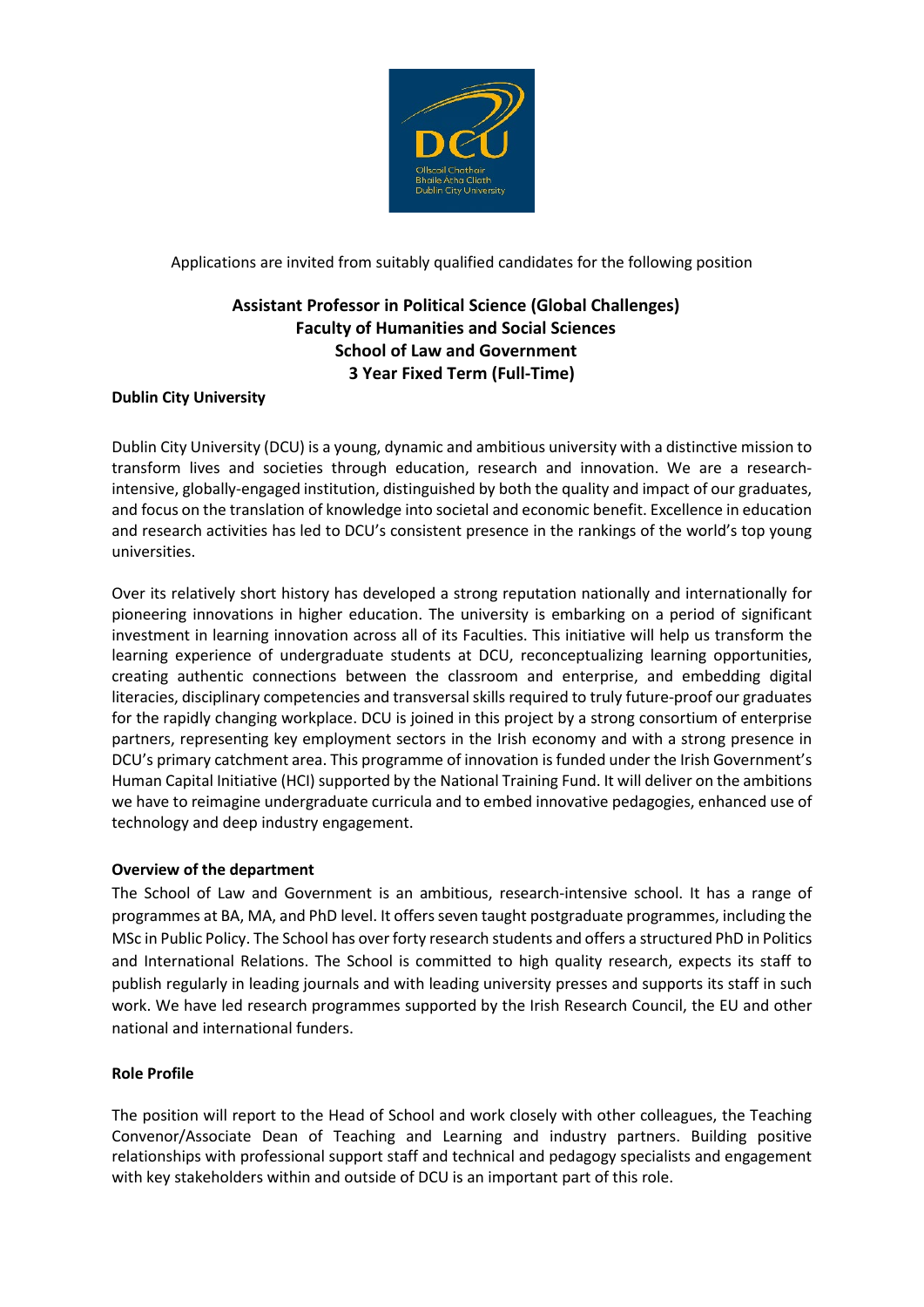The appointee will be expected to assist the School in implementing an innovative curriculum project, specifically:

- developing and delivering a new bachelors programme/specialism in [degree associated with the appointment], ensuring an industry engaged, research-led approach, integration of challenge based learning, digital tools and hybrid delivery.
- broader implementation of teaching approaches into other target programmes in the school,
- engaging with university-wide elements of the initiative including cross faculty cooperation, project evaluation and reporting.

## **Duties and Responsibilities**

Please refer to the job description for a list of duties and responsibilities associated with this role.

## **Qualifications and Experience**

- Applicants must hold an honours degree in a relevant discipline, and should be qualified to a post-graduate level with a PhD specialism in Political Science, Pubic Policy, International Relations, or a related discipline.
- They must have at least three years' relevant experience, with appropriate higher-level teaching experience.
- Applicants must have demonstrated teaching experience at undergraduate and/or postgraduate level, ideally including experience in innovative pedagogies and/or assessments, international and/or online or technology-assisted teaching.
- The successful individual will also have demonstrated potential to establish an independent research programme and attract research funding from competitive research funding schemes and/or industry.
- The successful individual will be able to convincingly demonstrate a strong commitment to academic research and will have a track-record of international peer-reviewed publications.
- Candidates should demonstrate excellent interpersonal and communication skills consistent with the highest quality of teaching and learning, together with evidence of successful teamwork and a collegial approach

### **Essential Training**

The post holder will be required to undertake the following mandatory training: Orientation, GDPR and Compliance. Other training may need to be undertaken when required.

**Salary Scale** Assistant Professor (Above bar) €55,252 - €88,547\*

*\*Appointment will be commensurate with qualifications and experience, and will be made on the appropriate point of the relevant salary scale in line with current Government pay policy.* 

## **Closing date: 10th June 2022**

**For further information about DCU and benefits visit[:](https://www.dcu.ie/hr/why-work-dcu) [Why work at DCU?](https://www.dcu.ie/hr/why-work-dcu)**